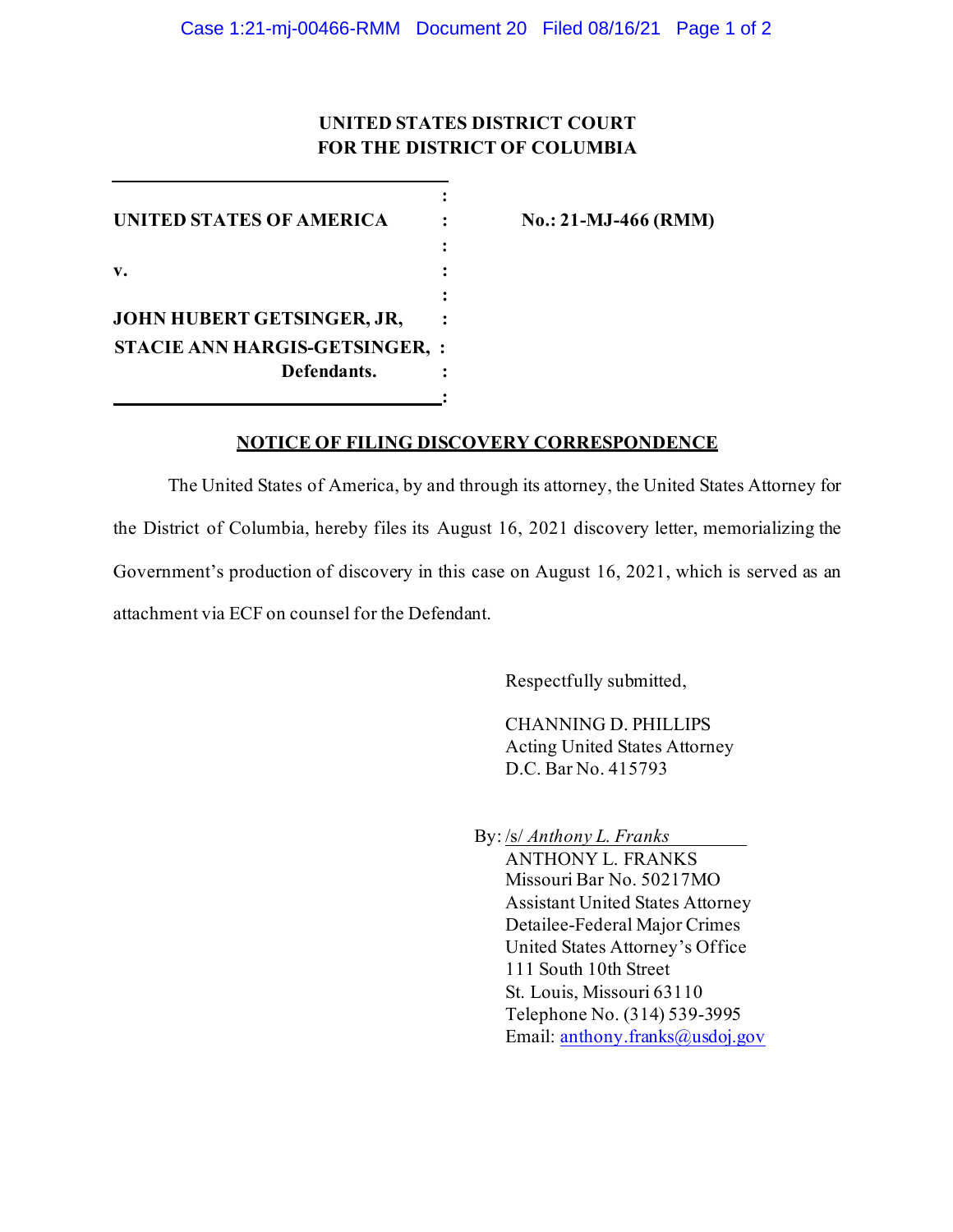# CERTIFICATE OF SERVICE

On this 16th day of August, 2021, a copy of the foregoing was served on counsel of record for the defendant via the Court's Electronic Filing System.

 $\sqrt{s/}$ 

Anthony L. Franks Assistant United States Attorney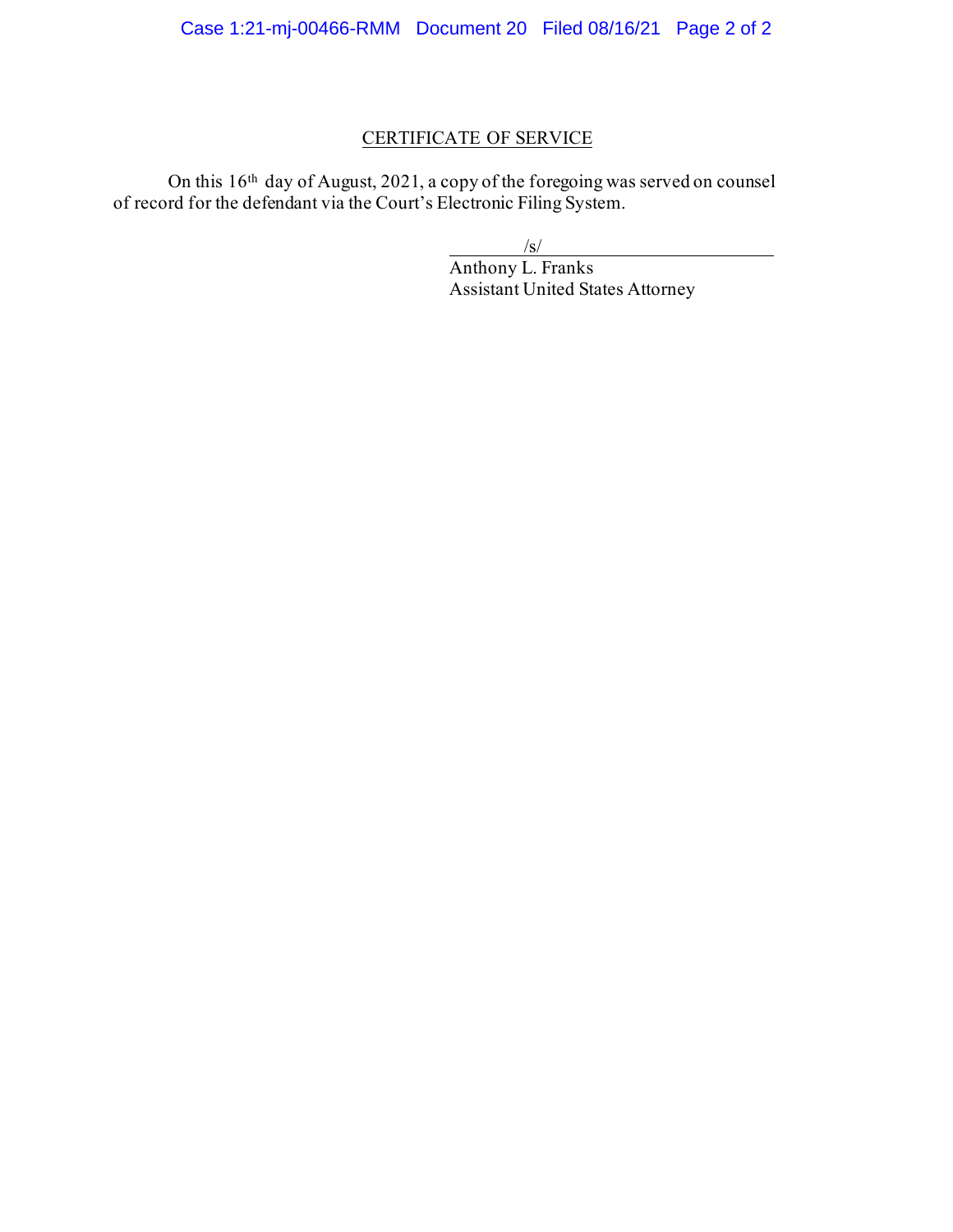### Case 1:21-mj-00466-RMM Document 20-1 Filed 08/16/21 Page 1 of 3



U.S. Department of Justice

Channing D. Phillips Acting United States Attorney

*District of Columbia*

*Judiciary Center 555 Fourth St., N.W. Washington, D.C. 20530*

August 16, 2021

# **Charles Anton George, Esq.**

George Law Firm, LLC Maritime Law Group P.O. Box 354 MT. Pleasant, SC 29465-0354

**Dennis E. Boyle, Esq. Blerina Jasari, Esq.** 1050 Connecticut Ave, Suite 500 Washington, DC 20036

> Re: *United States v. John Hubert Getsinger, Jr. and Stacie Ann Hargis-Getsinger,* Case No. 1:21-mj-00466-RMM

Dear Counsel:

This letter summarizes the discovery that was served by **USAFx** in this case on August 16, 2021 through USAfx consisting of a video that includes the defendants on U.S. Capitol grounds on January 6, 2021.

a. A screen shot of the file is below-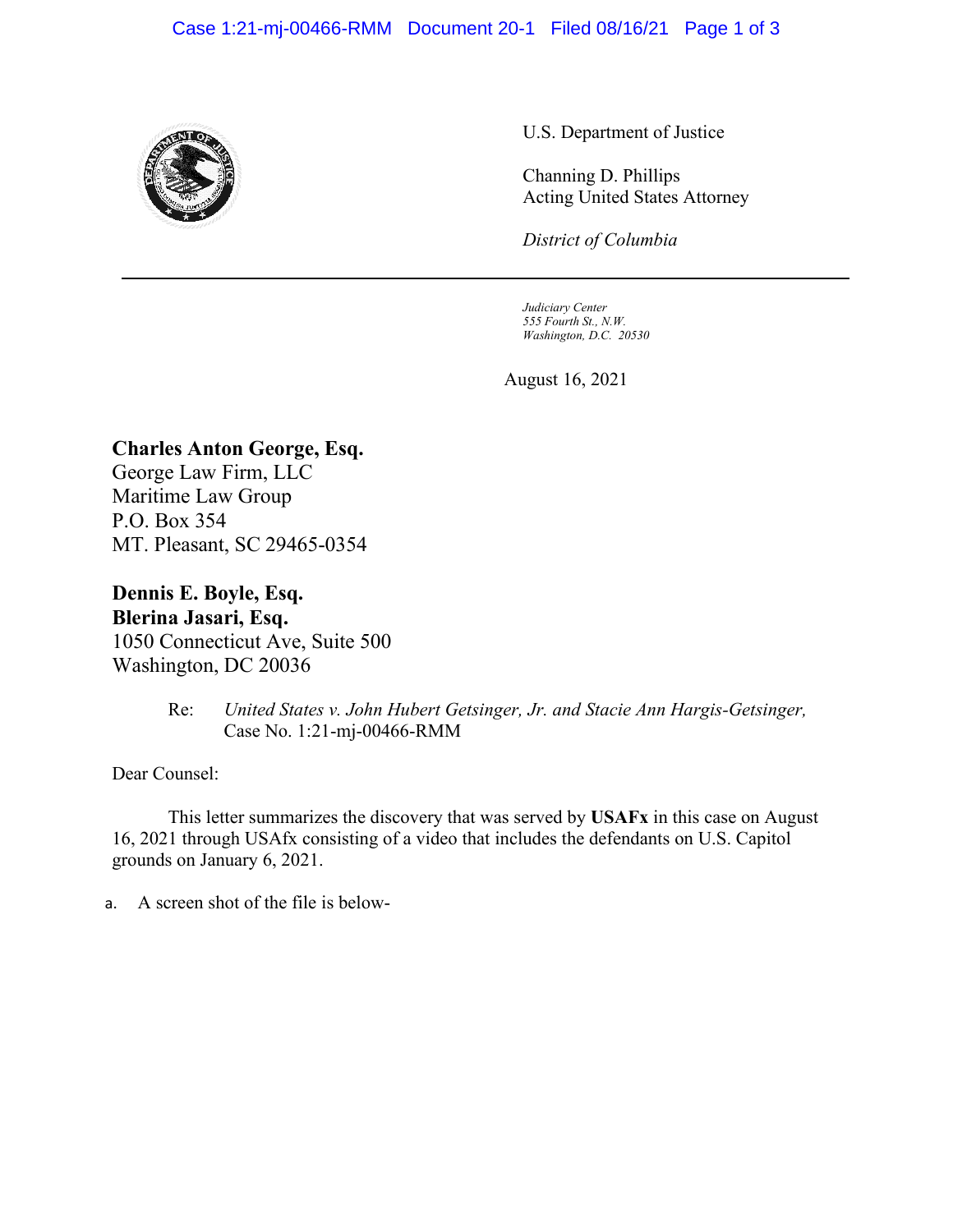#### Case 1:21-mj-00466-RMM Document 20-1 Filed 08/16/21 Page 2 of 3

| app.box.com/folder/141806143956                                     |                         |          |                                                     |                          |                | 日 ☆ ★ ● :                         |
|---------------------------------------------------------------------|-------------------------|----------|-----------------------------------------------------|--------------------------|----------------|-----------------------------------|
| Q Search Files and Folders<br>$\frac{m_{\rm B}^2}{m_{\rm B}^2}$ v   |                         |          | 0                                                   | $\frac{1}{2}$            | $\mathbf{r}$   | $\frac{\partial H_1}{\partial x}$ |
| All Files > JOHN AND STACIE GETSINGER DISCOVERY FOR DEFENSE COUNSEL |                         |          | $\begin{bmatrix} \pmb{t} \end{bmatrix}$<br>$\cdots$ | ா∂ ⊢                     | $New +$        | Share $\bigwedge$                 |
| Name                                                                | Updated v               | Size     | Н.                                                  | <b>Sharing</b>           | <b>Details</b> |                                   |
| Approach to the Columbus Doors IMG_9535.mp4                         | Today by Anthony Franks | 317.1 MB |                                                     | <b>AF</b> Anthony Franks |                |                                   |

Due to the extraordinary nature of the January 6, 2021 Capitol Attack, the government anticipates that a large volume of materials may contain information relevant to this prosecution. These materials may include, but are not limited to, surveillance video, statements of similarly situated defendants, forensic searches of electronic devices and social media accounts of similarly situated defendants, and citizen tips. The government is working to develop a system that will facilitate access to these materials. In the meantime, please let me know if there are any categories of information that you believe are particularly relevant to your client.

Please contact me if you have any issues accessing the information, and to confer regarding pretrial discovery as provided in Fed. R. Crim. P. 16.1.

I recognize the government's discovery obligations under *Brady v. Maryland*, 373 U.S. 83 (1963), its progeny, and Rule 16. I will provide timely disclosure if any such material comes to light. Consistent with *Giglio*, *Ruiz*, and 18 U.S.C. § 3500, I will provide information about government witnesses prior to trial and in compliance with the court's trial management order.

Some defense counsel in the Capitol Breach cases have requested information that they claim suggests a member (or members) of law enforcement allowed people to enter or remain in the Capitol or on restricted grounds, acted friendly or sympathetic to the rioters, or otherwise failed to do their jobs. As an initial matter, we do not believe that such information is exculpatory as to guilt or punishment within the meaning of *Brady v. Maryland*, 373 U.S. 83 (1973). Nevertheless, the government possesses some information that arguably could be responsive to these requests. Out of an abundance of caution, the government will be making such information available to you, if it has not done so already.